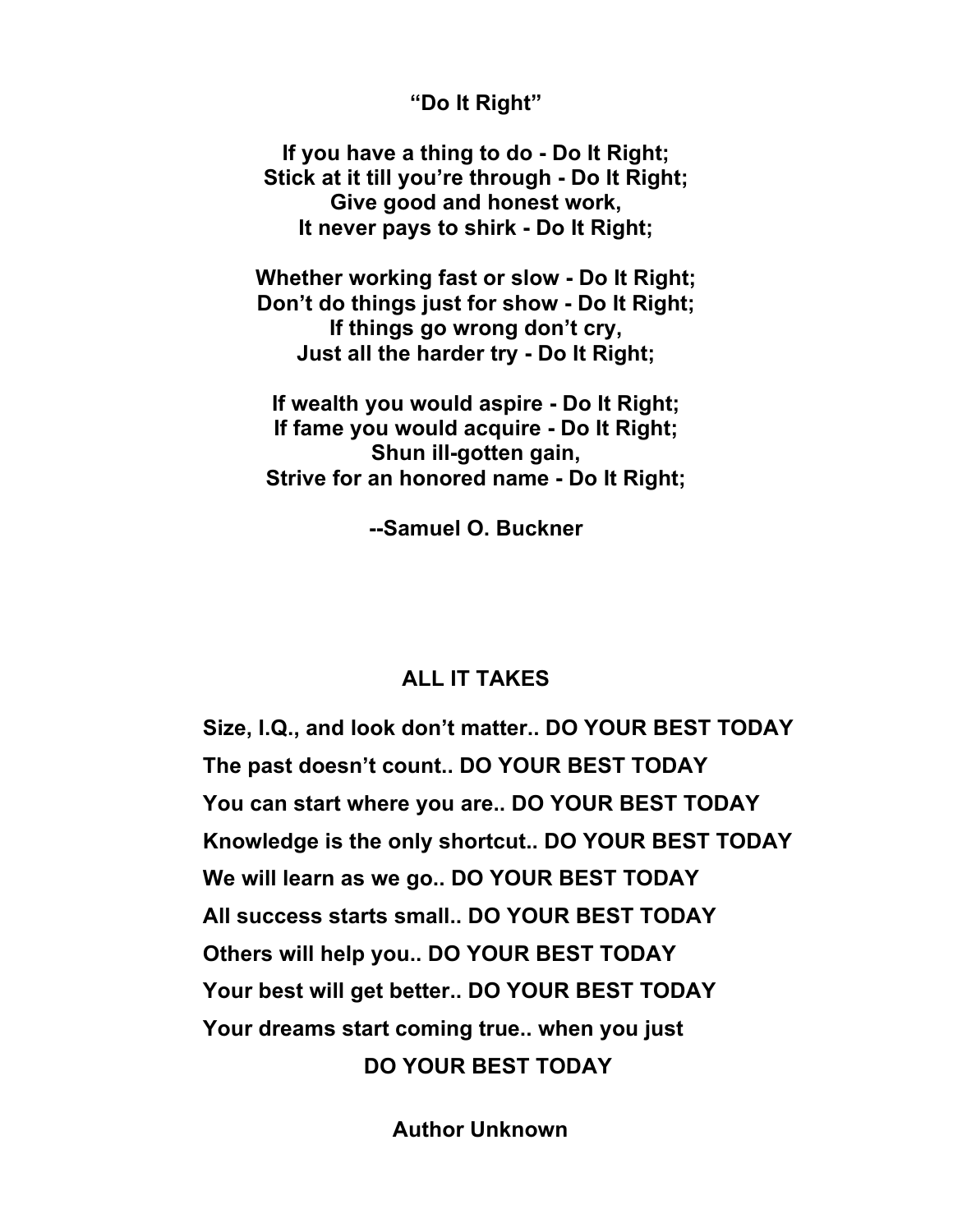## **THE HABIT POEM**

**I am your constant companion. I am your greatest helper or your heaviest burden. I will push you onward or drag you down to failure. I am completely at your command. Half the things you do, you might just as well turn over to me, and I will be able to do them quickly and correctly. I am easily managed; you must merely be firm with me. Show me exactly how you want something done, and after a few lessons I will do it automatically.**

**I am the servant of all great men. And, alas, of all failures as well. Those who are great, I have made great. Those who are failures, I have made failures. I am not a machine, though I work with all the precision of a machine. Plus, the intelligence of a man. You may run me for profit, or run me for ruin; it makes no difference to me. Take me, train me, be firm with me and I will put the world at your feet. Be easy with me, and I will destroy you. Who am I?**

**I am a HABIT!**

**Author Unknown**